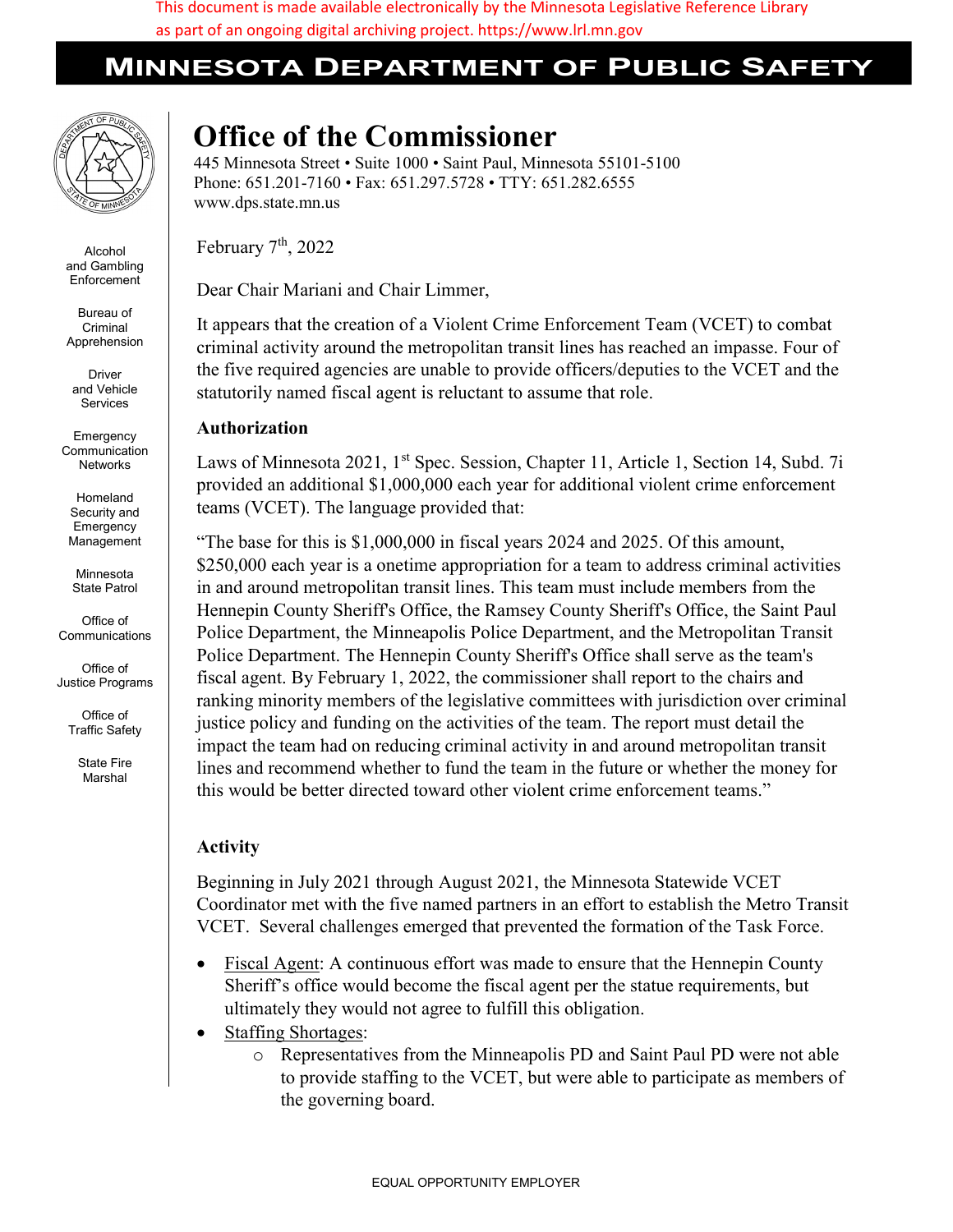- o Initially, Ramsey County, Hennepin County and the Metro Transit PD committed to assigning at least one sworn officer / deputy to staff to the VCET, thus meeting the minimum requirement of staffing from at least three separate agencies.
- o In October, Hennepin County and Metro Transit PD both withdrew from assigning personnel to the Metro VCET citing staff shortages.
- Staffing Changes:
	- o In September, Metro Transit PD had personnel reassignments and changed the VCET point of contact which made coordination with the group and establishing a meeting with the partners difficult.

The Minnesota Statewide VCET Coordinator had ongoing conversation with representatives from each of the required departments and worked closely with Ramsey County Undersheriff Martin to consolidate support for the project. The partners saw the value in a VCET to combat violent crime however the challenges of staffing and supplemental funding were recurring issues.

On October 18, 2021, the Minnesota Statewide VCET Coordinator met with representatives from Ramsey County Sheriff's Office, Hennepin County Sheriff's Office, Saint Paul PD and Minneapolis PD. Metro Transit declined to attend. The attending partners confirmed they did not have personnel to commit to a new VCET. Because Ramsey County Sheriff's Office was the only agency able to commit staff, the group understood they would not meet the minimum requirements to establish a VCET and efforts ceased.

The statutorily named partners discussed several options instead:

- Leaving the funds in place and the Ramsey County Sheriff would advocate to the Legislature to redirect those funds.
- Allocate the funds to already established Ramsey County Violence Crime Enforcement Team and the Hennepin County Violent Offender Task Force for them to target transit violence in coordination with the Minneapolis PD and the Metro Transit PD.
- Allowing the funds to sit for a year in hopes that the partner agencies will not be experience the level of staff shortages they are currently experiencing.

The partner agencies recommend allocating the funds to Ramsey County VCET and Hennepin County VOTF for immediate use of the funds to curb violent crime in and